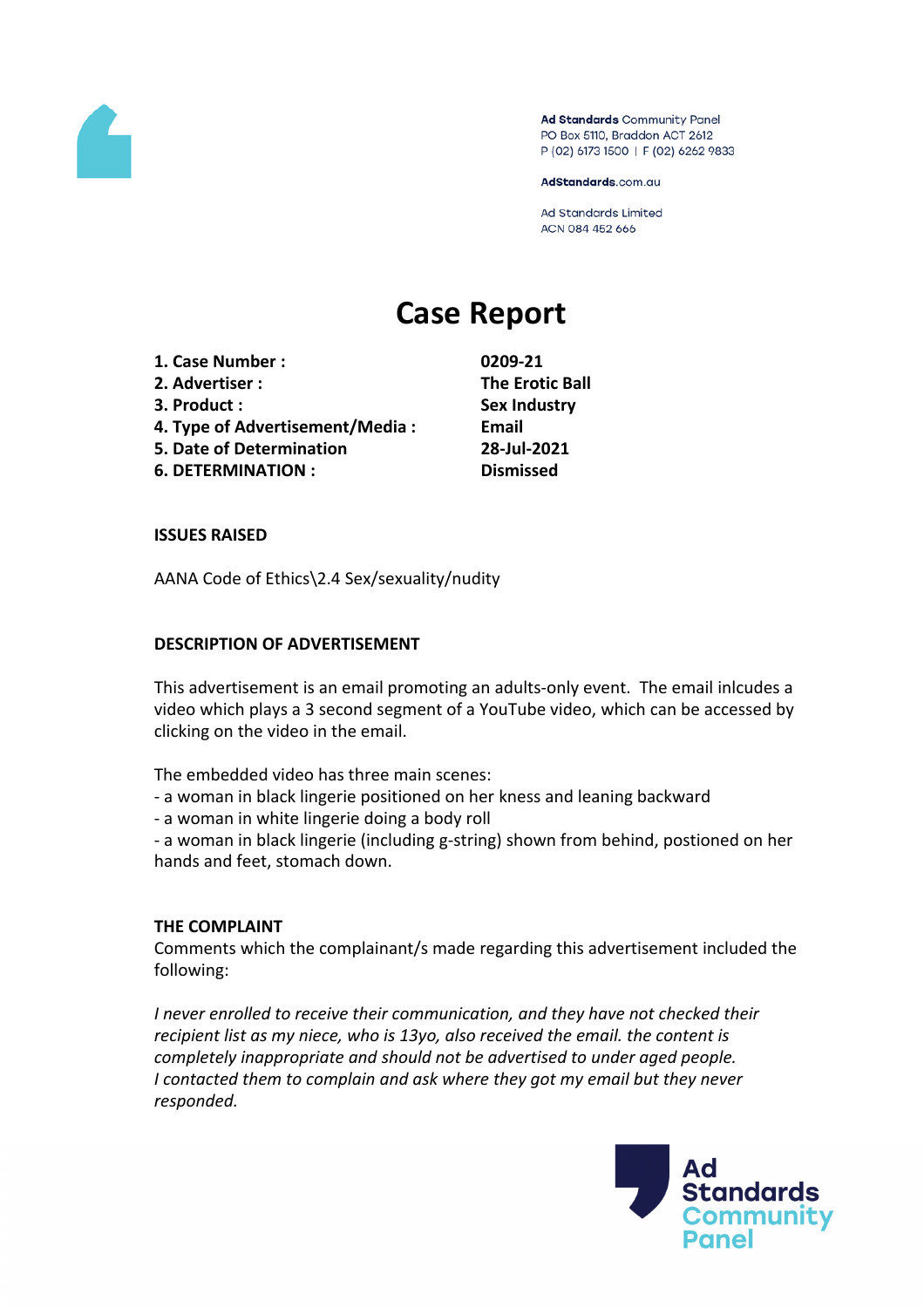

#### **THE ADVERTISER'S RESPONSE**

Comments which the advertiser made in response to the complainant/s regarding this advertisement include the following:

*Everyone on our mailing list has subscribed, has been to a past event or recently bought tickets to a future event.*

*On our site, we have a warning that says "click to enter only if you are 18+"*

*Anyone who attends our functions must be over 18.*

*We have a T&C check box before people can subscribe to our mailing list which says " if you are under 18 years of age, or if you are accessing this site from a location where sexually explicit material is prohibited by law, please do not enter"*

*We also do not spam our customers, nor sell or trade their details.*

*We also have an unsubscribe button at the bottom of all our emails.*

*We would never target minors with our emails.*

*We have never ever received a complaint about our emails or newsletters in over 20 years.*

*Our newsletters never contain content that includes nudity, violence, discrimination, vilification, exploitative or degrading content.*

*Our events are for consenting adults only and while our content may refer to peoples sexuality, it is never in a degrading way.*

*Our next event is actually a fundraiser for LGBTIQ mental health. (formerly the Aids council of QLD)*

#### **THE DETERMINATION**

The Ad Standards Community Panel (the Panel) considered whether this advertisement breaches Section 2 of the AANA Code of Ethics (the Code).

The Panel noted the complainant's concern that the advertisement is targeted towards under 18's which is inappropriate due to the adult nature of the event.

The Panel viewed the advertisement and noted the advertiser's response.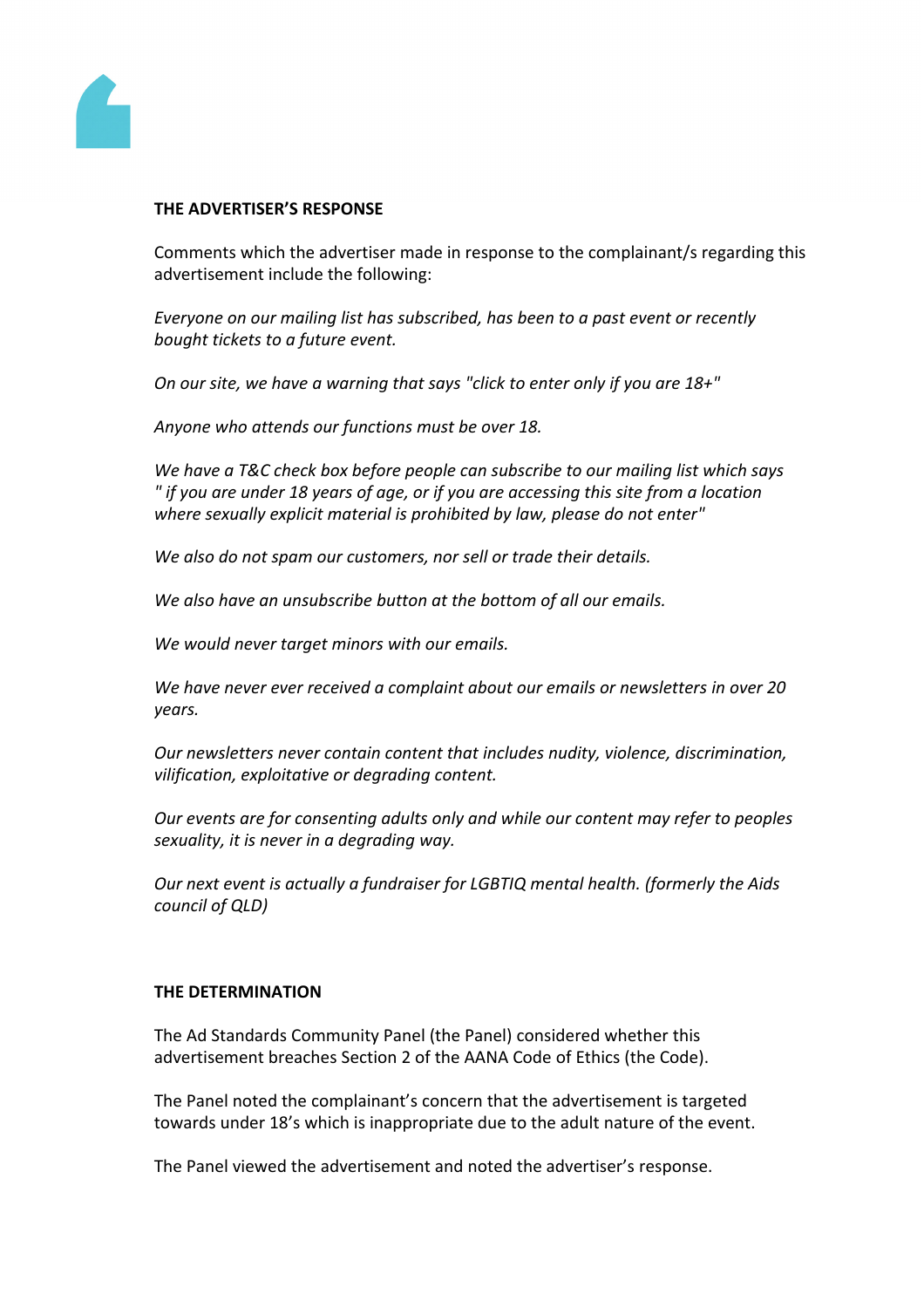

# **Section 2.4: Advertising or Marketing Communications shall treat sex, sexuality and nudity with sensitivity to the relevant audience.**

The Panel noted the Practice Note for the Code states:

*"Discreet portrayal of nudity and sexuality in an appropriate context (eg advertisements for toiletries and underwear) is generally permitted but note the application of the relevant audience. More care should be taken in outdoor media than magazines, for example.*

*"Images of models in bikinis or underwear are permitted, however, unacceptable images could include those where a model is in a suggestively sexual pose, where underwear is being pulled up or down (by the model or another person), or where there is clear sexual innuendo from the ad (e.g. depicting women as sexual objects)."*

#### **Does the advertisement contain sex?**

The Panel considered whether the advertisement contained sex. The Panel noted the definition of sex in the Practice Note is "sexual intercourse; person or persons engaged in sexually stimulating behaviour".

The Panel considered that the advertisement while the advertisement contained sexualized themes and imagery, the advertisement did not contain sex.

#### **Does the advertisement contain sexuality?**

The Panel noted the definition of sexuality in the Practice Note is "the capacity to experience and express sexual desire; the recognition or emphasis of sexual matters".

The Panel noted that the advertisement is for an adults only event with a sexual theme and noted that the advertisement contains a segment of a YouTube video in which sexualized material is present. The Panel considered that the advertisement did contain sexuality.

#### **Does the advertisement contain nudity?**

The Panel noted that the definition of nudity in the Practice Note is "the depiction of a person without clothing or covering; partial or suggested nudity may also be considered nudity".

The Panel noted that the advertisement contains a segment of a YouTube video in which partial nudity is depicted.

# **Are the issues of sexuality and nudity treated with sensitivity to the relevant audience?**